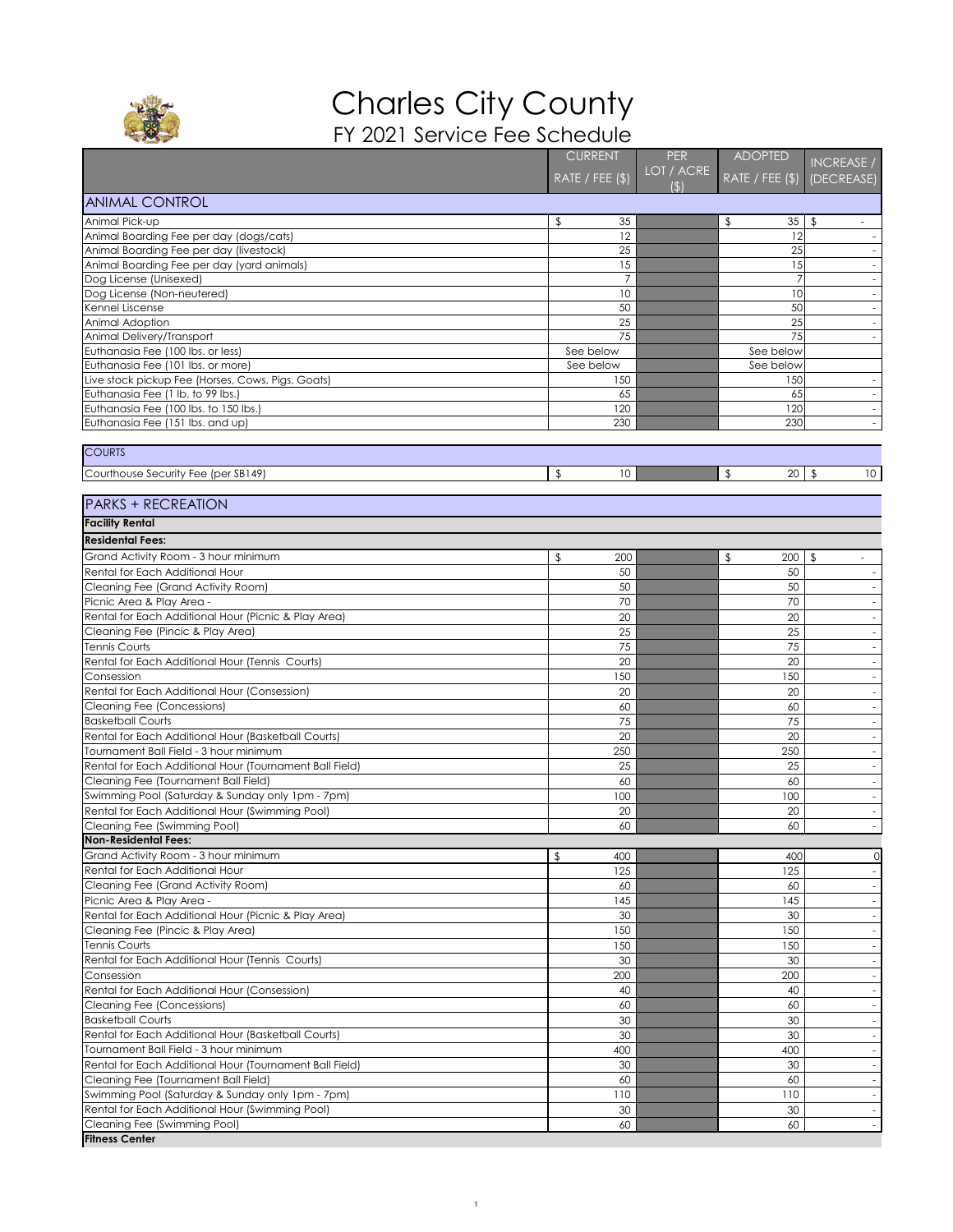|                                                        |                         | <b>CURRENT</b>    | <b>PER</b>         | <b>ADOPTED</b>         | INCREASE /               |
|--------------------------------------------------------|-------------------------|-------------------|--------------------|------------------------|--------------------------|
|                                                        |                         | RATE / FEE $(\$)$ | LOT / ACRE<br>(\$) | RATE / FEE $(\$)$      | (DECREASE)               |
| <b>Residental Fees:</b>                                |                         |                   |                    |                        |                          |
| Individual Monthly Fee                                 | \$                      | 20                |                    | 10                     | (10)                     |
| Family Monthly Fee                                     |                         | 30                |                    | 20                     | (10)                     |
| Charles City County Employees & Students (age 16 - 18) |                         |                   |                    |                        | $\sim$                   |
| Charles City County Senior Citizens (65 & older)       |                         |                   |                    |                        |                          |
| <b>Non-Residental Fees:</b>                            |                         |                   |                    |                        |                          |
| Individual Monthly Fee                                 | \$                      | 30                |                    | 20                     | (10)                     |
| <b>Family Monthly Fee</b>                              |                         | 50                |                    | 30                     | (20)                     |
| Senior Citizens (65 & older)                           |                         | 30                |                    | 10                     | (20)                     |
| <b>Summer Camp</b>                                     |                         |                   |                    |                        |                          |
| <b>Residental Fees:</b>                                |                         |                   |                    |                        |                          |
| Registration Fee per participant                       | $\frac{1}{2}$           | 175               |                    | 175                    |                          |
| 2nd child in same immediate family                     |                         | 250               |                    | 250                    |                          |
| 3rd child in same immediate family                     |                         | 300               |                    | 300                    |                          |
| 4th child in same immediate family                     |                         | 325               |                    | 325                    |                          |
| <b>Pool Entry Fees</b>                                 |                         |                   |                    |                        |                          |
| Daily fee: Ages 0-5                                    | $\sqrt[6]{\frac{1}{2}}$ | 2.50              |                    | 2.50                   | $\sim$                   |
| Daily fee: Ages 6-17                                   |                         | 3                 |                    | 3                      | $-$                      |
| Daily fee: Ages 18+                                    |                         | 4                 |                    |                        | $\overline{\phantom{a}}$ |
| Season Pass: Ages 0-5                                  |                         | 35                |                    | 35                     |                          |
| Season Pass: Ages 6-17                                 |                         | 45                |                    | 45                     |                          |
| Season Pass: Ages 18+                                  |                         | 55                |                    | 55                     |                          |
| <b>PUBLIC WORKS (UTILITIES)</b>                        |                         |                   |                    |                        |                          |
| 0 - 1,999 Gallons                                      | \$                      | 15.75             |                    | 15.75<br>$\frac{1}{2}$ | $\sqrt{2}$<br>$ \,$      |
| 2,000 - 4,999 Gallons (\$ per 1,000 Gallons)           |                         | 4.40              |                    | 4.40                   | $\sim$                   |
| $5,000 +$ Gallons (\$ per1,000 Gallons)                |                         | 4.75              |                    | 4.75                   |                          |
| <b>TREASURER</b>                                       |                         |                   |                    |                        |                          |
| <b>Return Check Fee</b>                                | $\frac{1}{2}$           | 35                |                    | 35<br>$\frac{1}{2}$    | $\mathfrak{P}$           |
| Admin. Fee from Set-off Debt                           |                         | 25                |                    | 25                     |                          |
| <b>DMV</b> Fee                                         |                         | 50                |                    | 50                     | $\sim$                   |
| Replacement Fee - Landfill Stickers                    |                         | $\overline{5}$    |                    | 5                      | $\sim$                   |
| Replacement Fee - Boat Ramp Stickers                   |                         | 5                 |                    | 5                      |                          |
| <b>BUILDING OFFICIAL</b>                               |                         |                   |                    |                        |                          |
| Minimum Fee                                            | $\sqrt[6]{\frac{1}{2}}$ | 100               |                    | $\frac{1}{2}$<br>100   | $\mathfrak{L}$           |
| Based on per \$1,000.00 of job value                   |                         |                   |                    |                        |                          |
| <b>JOB VALUES DETERMINED AS FOLLOWS:</b>               |                         |                   |                    |                        |                          |
| COMMERCIAL - CONTRACT PRICE (per \$1,000)              | \$8 per \$1,000         |                   | \$8 per \$1,000    |                        |                          |
| <b>RESIDENTIAL</b>                                     |                         |                   |                    |                        |                          |
| <b>MINIMUM JOB VALUES:</b>                             |                         |                   |                    |                        |                          |
| Dwelling (House)                                       |                         | \$100 Per Sq. Ft. |                    | \$100 Per Sq. Ft.      |                          |
| Addition to Dwelling                                   |                         | \$80 Per Sa. Ft.  |                    | \$80 Per Sa. Ft.       |                          |

| Addition to Dwelling                                                                   | \$80 Per Sq. Ft.      | \$80 Per Sq. Ft.      |  |
|----------------------------------------------------------------------------------------|-----------------------|-----------------------|--|
| Renovations - Interior (Non-Structural)                                                | \$20 Per Sq. Ft.      | \$20 Per Sq. Ft.      |  |
| Renovations - Interior (Structural)                                                    | \$40 Per Sq. Ft.      | \$40 Per Sq. Ft.      |  |
| <b>Attached Garages</b>                                                                | \$50 Per Sq. Ft.      | \$50 Per Sq. Ft.      |  |
| <b>Detached Garages</b>                                                                | \$40 Per Sq. Ft.      | \$40 Per Sq. Ft.      |  |
| Porches                                                                                | \$25 Per Sq. Ft.      | \$25 Per Sq. Ft.      |  |
| <b>Unfinished Attics</b>                                                               | \$40 Per Sq. Ft.      | \$40 Per Sq. Ft.      |  |
| <b>Unfinished Basement</b>                                                             | \$40 Per Sq. Ft.      | \$40 Per Sq. Ft.      |  |
| <b>Finished Basements</b>                                                              | \$50 Per Sq. Ft.      | \$50 Per Sq. Ft.      |  |
| <b>Decks</b>                                                                           | \$20 Per Sq. Ft.      | \$20 Per Sq. Ft.      |  |
| Sheds/Carports                                                                         | \$20 Per Sq. Ft.      | \$20 Per Sq. Ft.      |  |
| Swimming Pools (greater than 150 Sq. Ft, 5,000 gallons, and 24" deep)                  | \$8 per \$1,000       | \$8 per \$1,000       |  |
| Single Wide Manufactured Home (New or Used) - To Include Blocking,                     |                       |                       |  |
| Anchoring, Plumbing, Mechanical, Electrical, W/5X5 Landing, Steps and                  |                       |                       |  |
| Vinyl Skirting per Single Wide                                                         | 200                   | 200                   |  |
| Double Wide Manufactured Home (Used) - To Include Blocking,                            |                       |                       |  |
| Anchoring, Plumbing, Mechanical, Electrical, W/5X5 Landing, Steps and                  |                       |                       |  |
| Vinyl Skirting per Double Wide                                                         | 400                   | 400                   |  |
| Double Wide Manufactured Home (New) - To Include Blocking, Anchoring, Plumbing,        |                       |                       |  |
| Electrical, w/5X5 Landing, Steps and                                                   |                       |                       |  |
| Vinyl Skirting per Double Wide                                                         | <b>Contract Price</b> | <b>Contract Price</b> |  |
| Registered Industrial Building Units                                                   |                       |                       |  |
| (New or Used) To Include Blocking,                                                     |                       |                       |  |
| Anchoring, (Or Foundation), Plumbing, Mechanical, Electrical, W/5X5 Landing, Steps and | <b>Contract Price</b> | <b>Contract Price</b> |  |
| Demolition/Removal - Residential (No fee if part of a replacement application)         | 100                   | 100                   |  |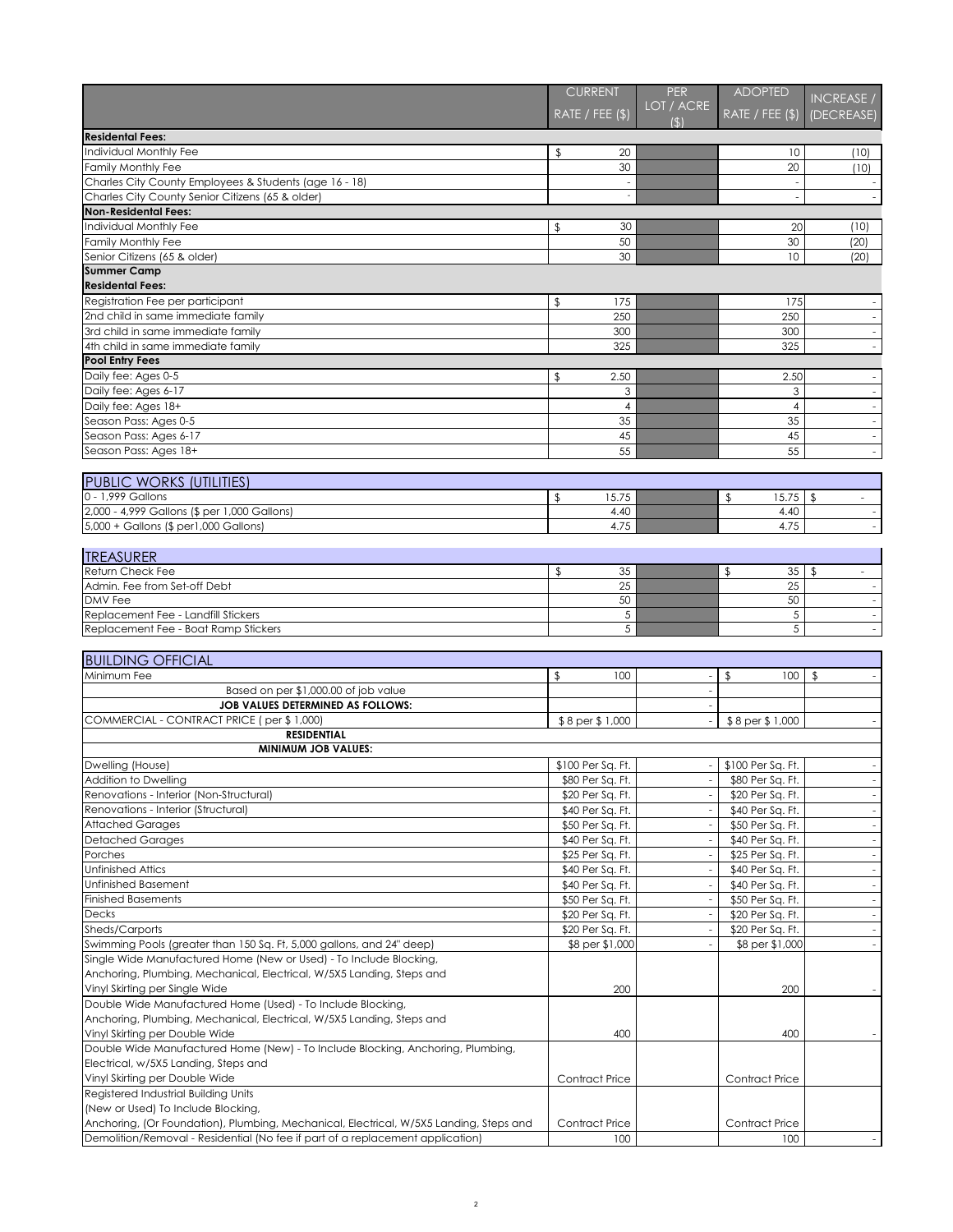|                                                                                          | CURRENT               | <b>PER</b><br>LOT / ACRE | <b>ADOPTED</b>        | <b>INCREASE /</b>       |  |
|------------------------------------------------------------------------------------------|-----------------------|--------------------------|-----------------------|-------------------------|--|
|                                                                                          | RATE / FEE (\$)       | $\mathfrak{B}$           | RATE / FEE $(\$)$     | (DECREASE)              |  |
| Demolition/Removal - Commercial                                                          | \$8 per \$1,000       |                          | \$8 per \$1,000       |                         |  |
| Temporary Certificate of Occupancy - Each One (60) Days - Max 2x                         | 100                   |                          | 100                   |                         |  |
| Certificate of Occupancy (If not part of a current permit)                               | 100                   |                          | 100                   |                         |  |
| Certificate of Occupancy                                                                 | 50                    |                          | 50                    |                         |  |
| When Construction is Commenced Before a Building Permit is Obtained,                     |                       |                          |                       |                         |  |
| The Permit Shall Be Doubled and There                                                    |                       |                          |                       |                         |  |
| Shall Be No Refund If the Permit is Denied                                               | $$16$ per $$1,000$    |                          | \$16 per \$1,000      |                         |  |
| Reinspection Fee for Any Subsequent Inspection Visit Necessary Due to a Second Failed    | 100                   |                          | 100                   |                         |  |
| Reconnection of Electrical Power (Inspection Required by Utility Provider) No Work Which | 50                    |                          | 50                    |                         |  |
| Amendment to Permit                                                                      | 50                    |                          | 50                    |                         |  |
| Retention of Permit Fees Equal to Twice                                                  | 200                   |                          | 200                   |                         |  |
| the Minimum Fee For Any Issued Permit Voided or Withdrawn                                |                       |                          |                       |                         |  |
| Retention of Permit Fees Equal to The Minimum Fee For Any Non-Issued Permit Voided or    | 100                   |                          | 100                   |                         |  |
| Amendment to Permit, Permit Application or Site Plan                                     | 50                    |                          | 50                    |                         |  |
| Engineered Light Metal Carports or Garages                                               | <b>Contract Price</b> |                          | <b>Contract Price</b> |                         |  |
| All fees are subject to 2% additional levy by the Commonwealth of Virginia               |                       |                          |                       |                         |  |
| <b>Building Permit Fees do not include additional Planning/ Zoning Fees</b>              |                       |                          |                       |                         |  |
| <b>COMMUNITY DEVELOPMENT (PLANNING + ZONING)</b>                                         |                       |                          |                       |                         |  |
| <b>Subdivision Fees:</b>                                                                 |                       |                          |                       |                         |  |
| <b>Boundary Line Adjustment</b>                                                          | 100<br>\$             | $\mathfrak{L}$           | \$<br>100             | $\sqrt[6]{\frac{1}{2}}$ |  |

| <b>Boundary Line Adjustment</b>                                               | $\mathfrak{L}$<br>100 | $\frac{1}{2}$                                       | $\frac{1}{2}$<br>100           | $\sqrt[6]{\frac{1}{2}}$                   |
|-------------------------------------------------------------------------------|-----------------------|-----------------------------------------------------|--------------------------------|-------------------------------------------|
| <b>Preliminary Review</b>                                                     | 300                   |                                                     | 400                            | 100                                       |
| Subdivision Waiver (\$200 per lot/ acre)                                      | N/A                   | 200                                                 | 300                            |                                           |
| <b>Family Division</b>                                                        | 100                   |                                                     | 200                            | 100                                       |
| Major Subdivision (\$50 per lot/ acre)                                        | 750                   |                                                     | 1,000                          | 250                                       |
| Minor Subdivision (\$25 per lot/ acre)                                        | 200                   |                                                     | 500                            | 300                                       |
| <b>Existing Parcel Boundary Survey</b>                                        | ٠                     |                                                     | 50                             | 50                                        |
| Zoning, Rezoning, Amendments and Special Use Permits:                         |                       |                                                     |                                |                                           |
| <b>Entertainment Permit</b>                                                   | \$<br>150             | $\mathfrak{L}$                                      | $\sqrt[6]{\frac{1}{2}}$<br>150 | $\sqrt[6]{2}$<br>$\overline{\phantom{a}}$ |
| Rezoning                                                                      | ,000                  | 100                                                 | ,200                           | 200                                       |
| Non-Residential Site Plan                                                     | 300                   |                                                     | 500                            | 200                                       |
| Residential Site Plan (in subdivision)                                        | 300                   |                                                     | 300                            |                                           |
| Residential Site Plan (single lot)                                            | 300                   |                                                     | 50                             | (250)                                     |
| Special Use/Conditional Use                                                   | ,000                  |                                                     | ,200                           | 200                                       |
| Zoning Text Amendment (new)                                                   | 300                   |                                                     | 1,200                          | 900                                       |
| Proffer/Use permit Amendment (new)                                            |                       |                                                     | ,200                           | ,200                                      |
| Comprehensive Plan Amendment (new)                                            |                       |                                                     | 1,200                          | ,200                                      |
| Cell Tower (new)                                                              |                       |                                                     | 1,500                          | ,500                                      |
| Add Antenna/ Colo on exist. Tower (new)                                       |                       |                                                     | 500                            | 500                                       |
| Zoning Permit for House w/Bld. Permit (new)*                                  |                       |                                                     | 120                            | 120                                       |
| Zoning Permit for New Business                                                | 20                    |                                                     | 75                             | 55                                        |
| Zoning Permit for all other (accessory structures)                            | 20                    |                                                     | 50                             | 30                                        |
| 911 Address (new)                                                             |                       |                                                     | 50                             | 50                                        |
| Traffic Impact Analysis (fee goes to VDOT)**                                  |                       |                                                     | 1,050                          | 0.050                                     |
| <b>Zoning Certification letter</b>                                            | 20                    |                                                     | 100                            | 80                                        |
| Woodlot Management zoning permit                                              |                       |                                                     | 50                             | 50                                        |
| *For 1st 1200 sq ft, then \$0.10/sq ft.;                                      |                       |                                                     |                                |                                           |
| **First \$1000 pass through to VDOT, then +\$50 for county processing/mailing |                       |                                                     |                                |                                           |
| Environmental                                                                 |                       |                                                     |                                |                                           |
| Land Disturbing - Non-residential                                             | \$<br>150             | $\frac{1}{2}$                                       | $\frac{1}{2}$<br>350           | $\sqrt[6]{2}$<br>200                      |
| Land Disturbing – Subdivision                                                 | 100                   |                                                     | 250                            | 150                                       |
| Land Disturbing - Renewal (all: after 1 yr.)                                  |                       |                                                     | 50% of Original Fee            |                                           |
| Land Disturbing - Residential (single lot)                                    | 100                   |                                                     | 100                            | $\overline{\phantom{a}}$                  |
| E&S Plan Review - Non-residential                                             | 300                   |                                                     | 450                            | 150                                       |
| <b>E&amp;S Plan Review - Subdivision</b>                                      | 300                   |                                                     | 350                            | 50                                        |
| E&S Plan Review - Residential (single lot)                                    | 100                   |                                                     | 100                            |                                           |
| <b>E&amp;S/Stormwater Violation Penalty</b>                                   |                       |                                                     | \$100/day/violation            |                                           |
| <b>Required Weekly Inspections</b>                                            |                       |                                                     | 50                             | 50                                        |
| Re-inspections (all)                                                          |                       |                                                     | 75                             | 75                                        |
| Agreement in Lieu                                                             |                       |                                                     | 50                             | 50                                        |
| WQIA (Major/Minor)                                                            | 100                   |                                                     | 500                            | 400                                       |
| All Other Wetland Board Application                                           | 1,000                 |                                                     | 1000                           |                                           |
| Zoning Permit for piers, bulkhead, etc. (new)                                 |                       |                                                     | 50                             | 50                                        |
| <b>Appeals + Re-Inspections</b>                                               |                       |                                                     |                                |                                           |
| Any Zoning Re-inspection                                                      | \$                    | $\sqrt[6]{\frac{1}{2}}$<br>$\overline{\phantom{a}}$ | 75<br>$\frac{1}{2}$            |                                           |
| Administrative Variance                                                       | 1,000                 |                                                     | 1,000                          | $\overline{\phantom{a}}$                  |
| <b>BZA Variance</b>                                                           | 1,000                 |                                                     | 1,000                          | $-$                                       |
| Appeal of Administrative Decision                                             | 1,000                 |                                                     | 1,000                          |                                           |
| <b>Other - Miscellaneous</b>                                                  |                       |                                                     |                                |                                           |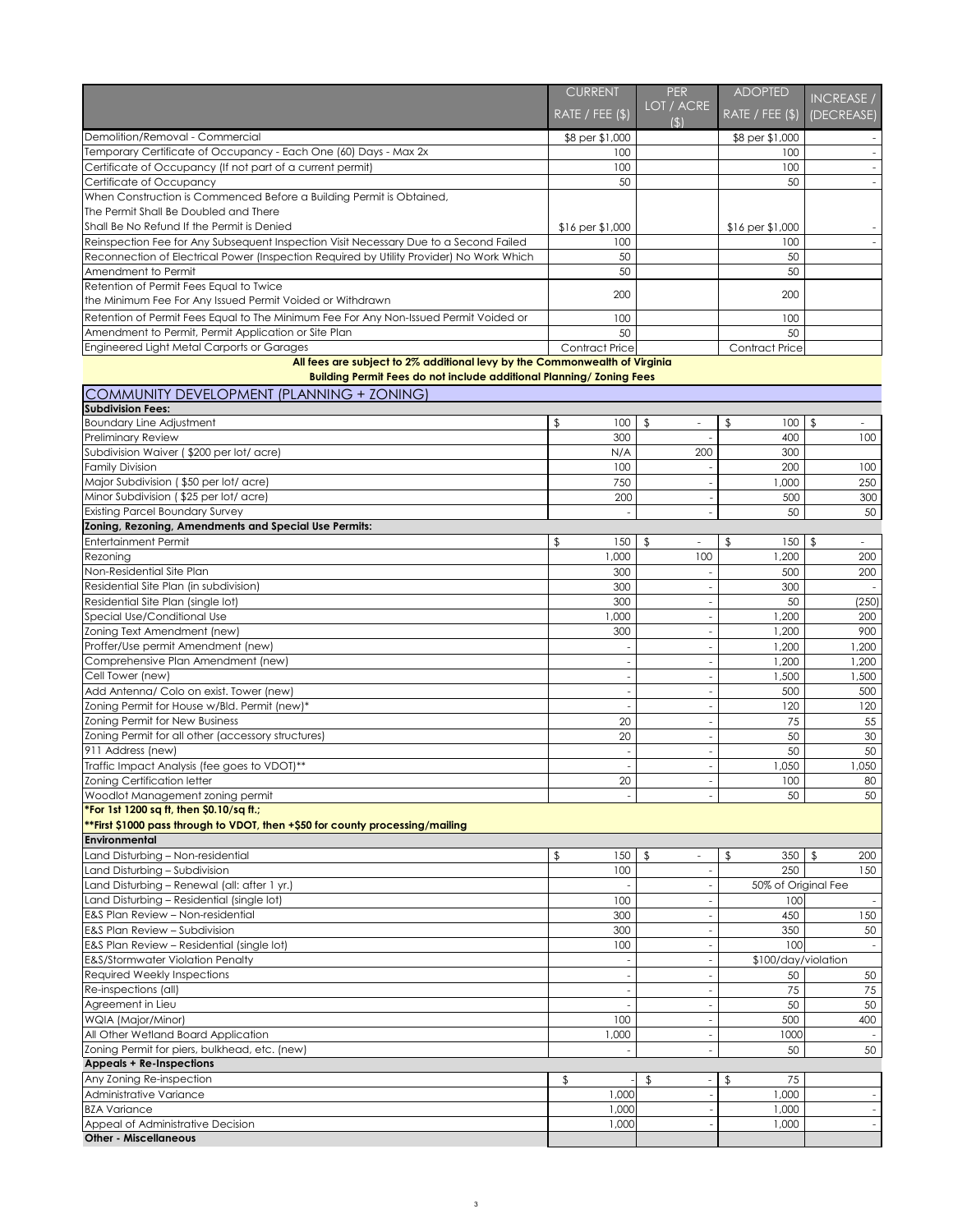## STORMWATER MANAGEMENT PERMIT FEES

|                                                 | <b>CURRENT</b>                                           |                            | <b>PER</b><br>LOT / ACRE | <b>ADOPTED</b>             | <b>INCREASE /</b> |
|-------------------------------------------------|----------------------------------------------------------|----------------------------|--------------------------|----------------------------|-------------------|
|                                                 | $\overline{\mathsf{RATE}/\mathsf{FEE}(\$)}^{\mathsf{I}}$ |                            | (5)                      | RATE / FEE (\$) (DECREASE) |                   |
| Sign (plus per sq. ft.)                         |                                                          |                            |                          | 100                        | 100               |
| Minor Home Occupation                           |                                                          | 20                         |                          | 50                         | 30                |
| Major Home Occupation (see SUP)                 |                                                          | 20                         |                          | 75                         | 55                |
| <b>Backflow Preventer</b>                       |                                                          |                            |                          | 25                         | 25                |
| After the Fact Permit                           |                                                          |                            |                          | Double the normal fee      |                   |
| Amusement Rides - Kiddie                        |                                                          |                            |                          | 25                         | 25                |
| Amusement Rides - Adult                         |                                                          |                            |                          | 32                         | 32                |
| Fire Alarms, sprinklers, etc. **                |                                                          |                            |                          | 25                         | 25                |
| Permit Renewal - 6 mos. to 1 yr. of issuance    |                                                          | 50% of original fee        |                          |                            |                   |
| Permit Renewal - 1 to 2 yrs. of issuance        |                                                          | 75% of original fee        |                          |                            |                   |
| Permit Renewal - After 2 + yrs. of issuance     |                                                          | Expired- New permit needed |                          |                            |                   |
| <b>Plus \$0.25/sq. ft. after 1st 25 sq. ft.</b> |                                                          |                            |                          |                            |                   |
| <b>**Plus \$3 per device</b>                    |                                                          |                            |                          |                            |                   |

| FEE TYPE                                                                                                                                                                                                                                                                                                                      | Total fee to be<br>paid by<br>Applicant<br>(includes both<br>VSMP authority<br>and<br>Department<br>portions where<br>applicable) | Locality portion<br>of "total fee to<br>be paid by<br>Applicant"<br>(based on 72%<br>of total fee<br>paid) | Department<br>portion of<br>"total fee to<br>be paid by<br>Applicant"<br>(based on<br>28% of total<br>fee paid) |
|-------------------------------------------------------------------------------------------------------------------------------------------------------------------------------------------------------------------------------------------------------------------------------------------------------------------------------|-----------------------------------------------------------------------------------------------------------------------------------|------------------------------------------------------------------------------------------------------------|-----------------------------------------------------------------------------------------------------------------|
| Table 1: Fees for permit coverage issuance                                                                                                                                                                                                                                                                                    |                                                                                                                                   |                                                                                                            |                                                                                                                 |
| Chesapeake Bay Preservation Act Land-Disturbing Activity (not subject to General Permit                                                                                                                                                                                                                                       |                                                                                                                                   |                                                                                                            |                                                                                                                 |
| coverage; sites within designated areas of Chesapeake Bay Act localities with land-<br>disturbance acreage equal to or greater than 2,500 square feet and less than 1 acre)                                                                                                                                                   | 290<br>$\frac{1}{2}$                                                                                                              | $\frac{1}{2}$<br>290                                                                                       | $\sqrt[6]{\frac{1}{2}}$                                                                                         |
| General / Stormwater Management - Small Construction Activity/Land Clearing (Areas<br>within common plans of development or sale with land disturbance acreage less than 1<br>acre, or land disturbance acreage equal to or greater than 1 acre and less than 5 acres<br>for a single family detached residential structure.) | 290                                                                                                                               | 209                                                                                                        | 81                                                                                                              |
| General / Stormwater Management - Small Construction Activity/Land Clearing (Sites or<br>areas within common plans of development or sale with land disturbance acreage equal<br>to or greater than 1 acre and less than 5 Acres)                                                                                             | 2,700                                                                                                                             | 1,944                                                                                                      | 756                                                                                                             |
| General / Stormwater Management - Large Construction Activity/Land Clearing (Sites or<br>areas within common plans of development or sale with land disturbance acreage equal<br>to or greater than 5 acres and less than 10 acres)                                                                                           | 3,400                                                                                                                             | 2,448                                                                                                      | 952                                                                                                             |
| General / Stormwater Management - Large Construction Activity/Land Clearing [Sites or<br>areas within common plans of development or sale with land disturbance acreage equal<br>to or greater than 10 acres and less than 50 acres]                                                                                          | 4,500                                                                                                                             | 3,240                                                                                                      | 1,260                                                                                                           |
| General / Stormwater Management – Large Construction Activity/Land Clearing (Sites or<br>areas within common plans of development or sale with land disturbance acreage equal<br>to or greater than 50 acres and less than 100 acres)                                                                                         | 6,100                                                                                                                             | 4,392                                                                                                      | 1,708                                                                                                           |
| General / Stormwater Management - Large Construction Activity/Land Clearing (Sites or<br>areas within common plans of development or sale with land disturbance acreage equal<br>to or greater than 100 acres)                                                                                                                | 9,600                                                                                                                             | 6,912                                                                                                      | 2,688                                                                                                           |
| Table 2: Fees for the modification or transfer of registration statements for the General Permits                                                                                                                                                                                                                             |                                                                                                                                   |                                                                                                            |                                                                                                                 |
| Type of Permit:                                                                                                                                                                                                                                                                                                               | Fee Amount                                                                                                                        |                                                                                                            |                                                                                                                 |
| General / Stormwater Management - Small Construction Activity/Land Clearing (Areas<br>within common plans of development or sale with land disturbance acreage less than 1<br>acre)                                                                                                                                           | 20                                                                                                                                |                                                                                                            |                                                                                                                 |
| General / Stormwater Management - Small Construction Activity/Land Clearing (Sites or<br>areas within common plans of development or sale with land disturbance acreage equal<br>to or greater than 1 and less than 5 acres)                                                                                                  | 200                                                                                                                               |                                                                                                            |                                                                                                                 |
| General / Stormwater Management - Large Construction Activity/Land Clearing (Sites or<br>areas within common plans of development or sale with land disturbance acreage equal<br>to or greater than 5 acres and less than 10 acres)                                                                                           | 250                                                                                                                               |                                                                                                            |                                                                                                                 |
| General / Stormwater Management - Large Construction Activity/Land Clearing (Sites or<br>areas within common plans of development or sale with land disturbance acreage equal<br>to or greater than 10 acres and less than 50 acres)                                                                                          | 300                                                                                                                               |                                                                                                            |                                                                                                                 |
| General / Stormwater Management - Large Construction Activity/Land Clearing (Sites or<br>areas within common plans of development or sale with land disturbance acreage equal<br>to or greater than 50 acres and less than 100 acres)                                                                                         | 450                                                                                                                               |                                                                                                            |                                                                                                                 |